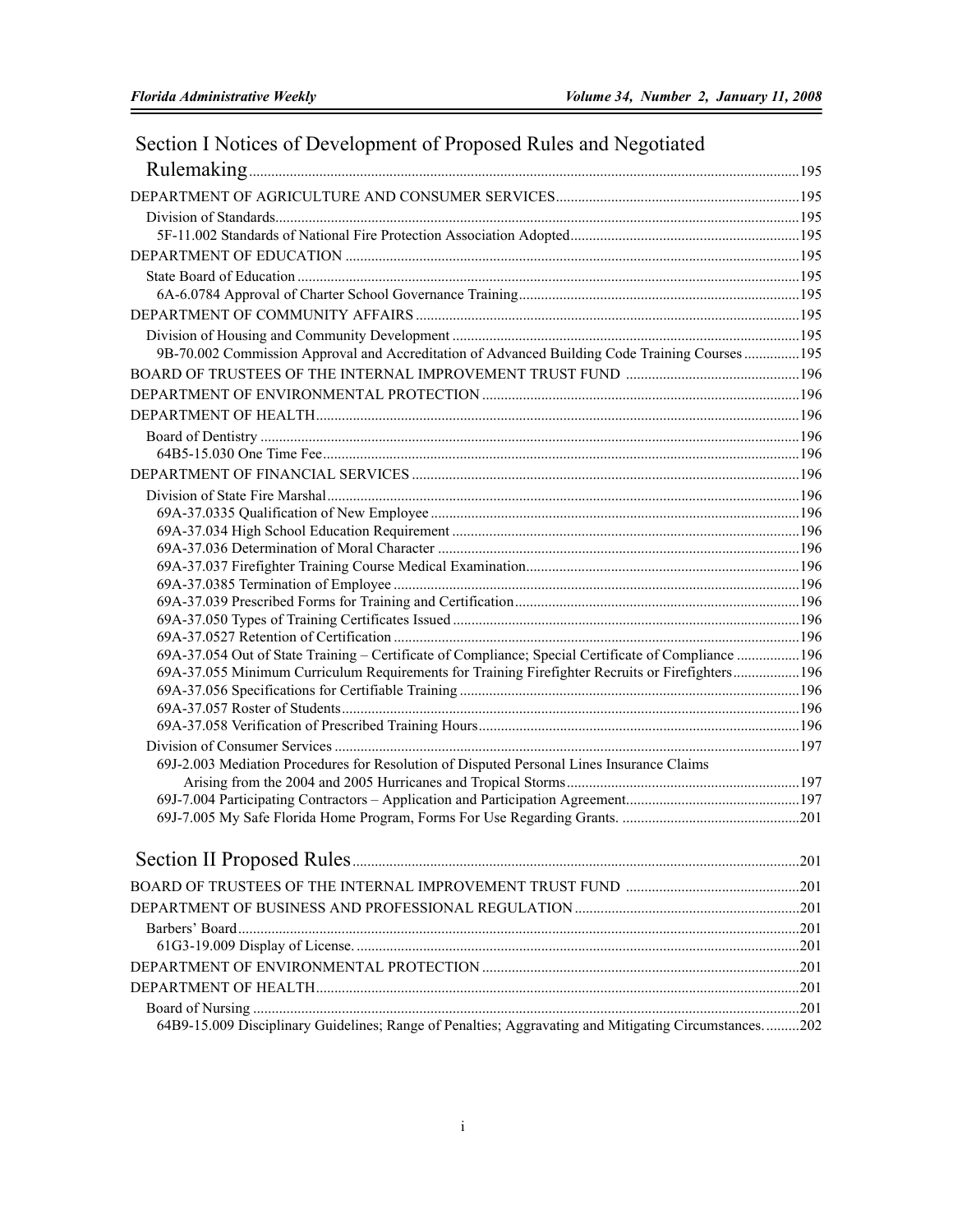| 64B9-15.009 Disciplinary Guidelines; Range of Penalties; Aggravating and Mitigating Circumstances208 |  |
|------------------------------------------------------------------------------------------------------|--|
|                                                                                                      |  |
|                                                                                                      |  |
|                                                                                                      |  |
|                                                                                                      |  |
|                                                                                                      |  |
|                                                                                                      |  |
|                                                                                                      |  |
|                                                                                                      |  |
|                                                                                                      |  |
|                                                                                                      |  |
|                                                                                                      |  |
| 59GER07-5 Developmental Disabilities Waiver Residential Habilitation Services in a Licensed          |  |
|                                                                                                      |  |
|                                                                                                      |  |
| Section V Petitions and Dispositions Regarding Rule Variance or Waiver212                            |  |
|                                                                                                      |  |
|                                                                                                      |  |
|                                                                                                      |  |
|                                                                                                      |  |
|                                                                                                      |  |
|                                                                                                      |  |
|                                                                                                      |  |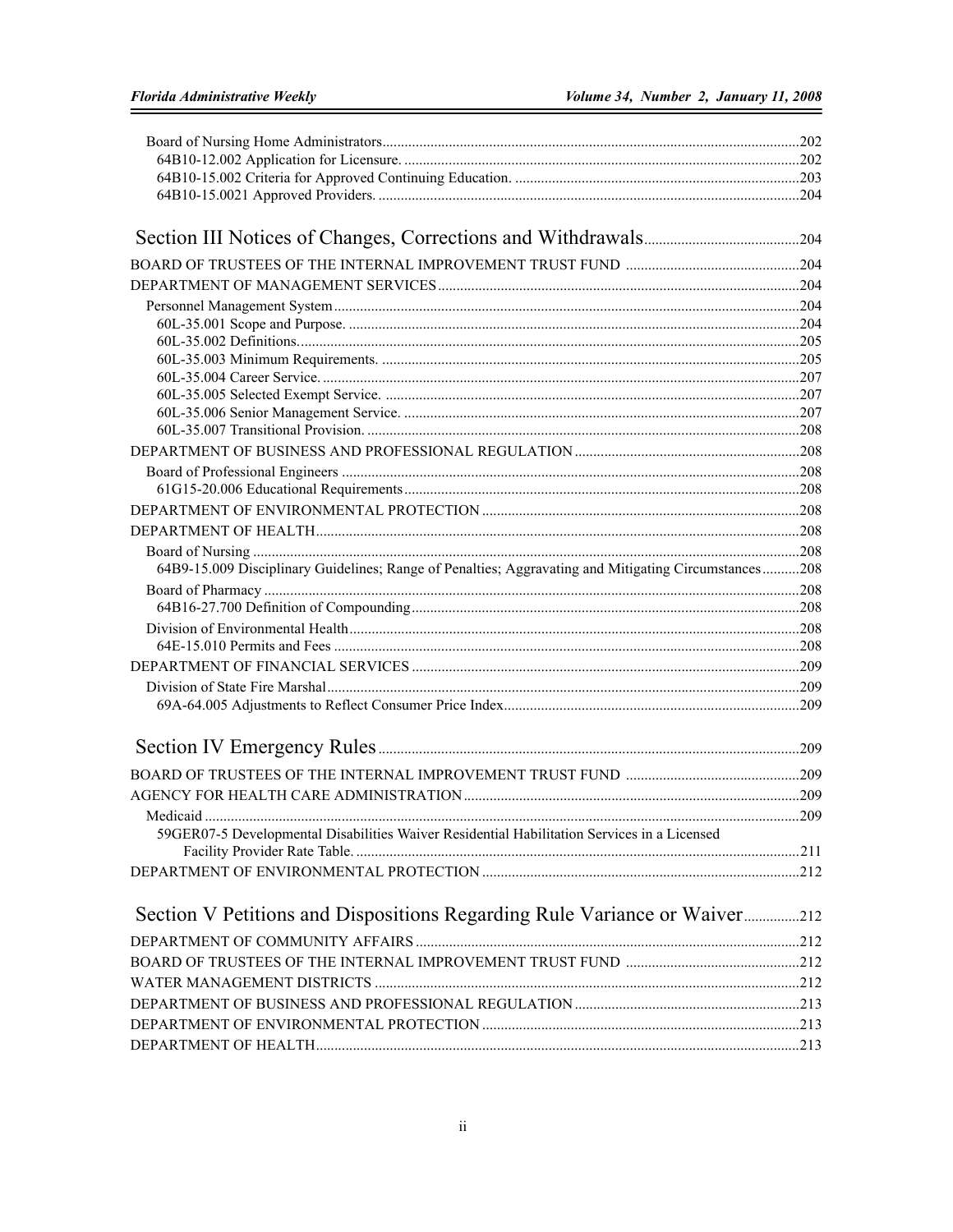## Section VII Notices of Petitions and Dispositions Regarding